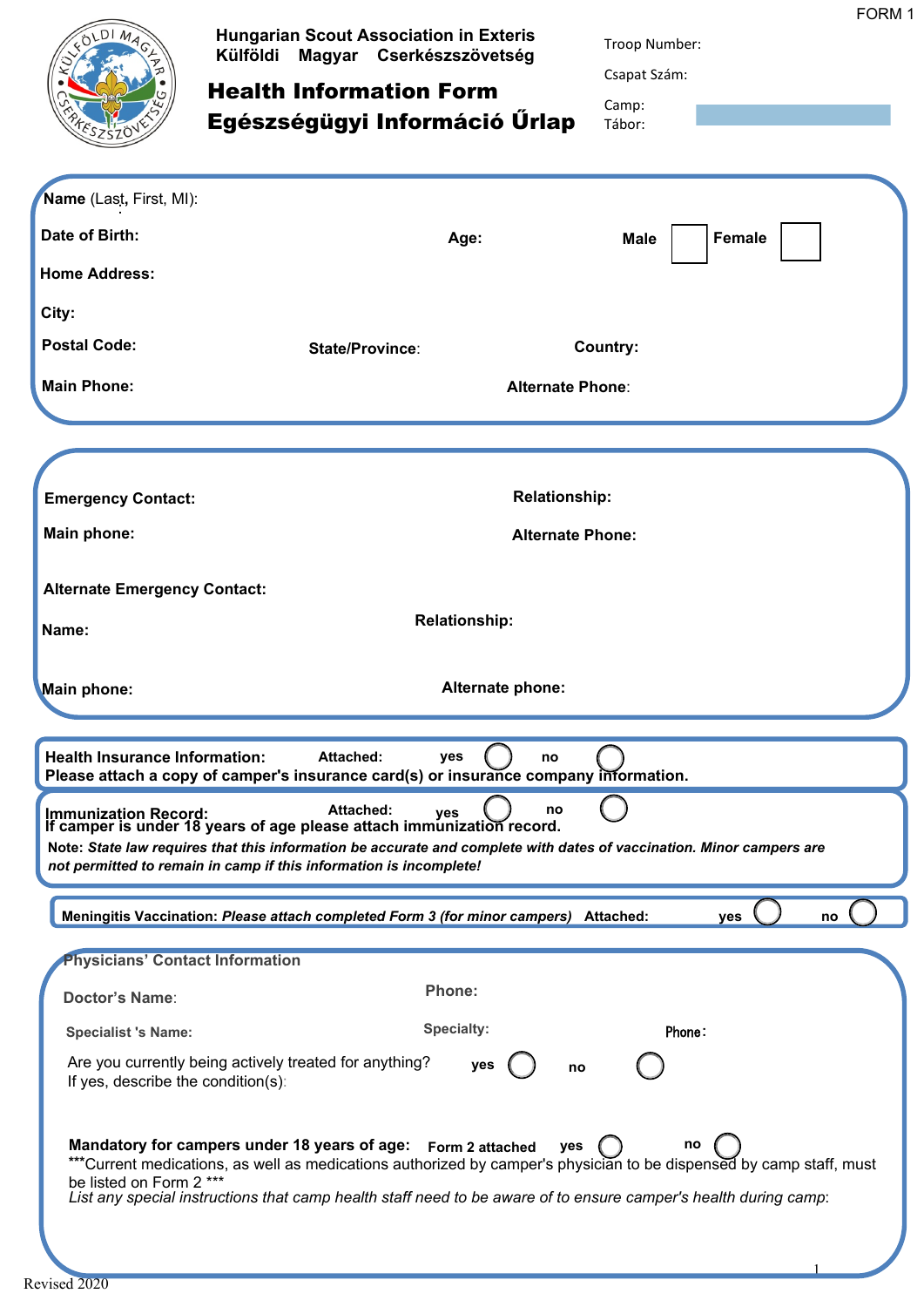| <b>Allergies</b><br>Do you have any allergies to medications? Yes<br>Name the medication(s):<br>Nol          |                            |
|--------------------------------------------------------------------------------------------------------------|----------------------------|
| Do you use an epinephrine auto-injector?<br>Explain:<br>Yes<br>No (                                          |                            |
| Do you use an asthma rescue inhaler?<br>Yes                                                                  | Describe reaction severity |
| Name/Type<br>No<br>Do you have allergies to:<br>Yes<br>Insects<br>Animals<br><b>Plants</b><br>Foods<br>Other | (mild, moderate, severe)   |

## Medical History

Do you currently have or have you ever been treated for any of the following?

| <b>Yes</b> | <b>No</b>      | <b>Condition</b><br><b>Diabetes</b>                                                                                                                                                                                                                                                                                                                                                                                                | <b>Explain</b> |
|------------|----------------|------------------------------------------------------------------------------------------------------------------------------------------------------------------------------------------------------------------------------------------------------------------------------------------------------------------------------------------------------------------------------------------------------------------------------------|----------------|
|            | J.             | Asthma/ Reactive airway disease                                                                                                                                                                                                                                                                                                                                                                                                    |                |
|            |                | Hypertension (high blood pressure)                                                                                                                                                                                                                                                                                                                                                                                                 |                |
|            |                | Adult or congenital heart disease / heart<br>attack / chest pain (angina) / heart<br>murmur / coronary artery disease. Any<br>heart surgery or procedure. Explain all<br>"yes" answers                                                                                                                                                                                                                                             |                |
|            |                | Stroke / TIA<br>Lung / Respiratory Disease                                                                                                                                                                                                                                                                                                                                                                                         |                |
|            |                | Eyes / Ears / Nose / Sinus                                                                                                                                                                                                                                                                                                                                                                                                         |                |
|            | $\bigcirc$     | Muscle or Bone disease                                                                                                                                                                                                                                                                                                                                                                                                             |                |
| OO<br>O    | $\rm\check{O}$ | Head injury / Concussion / TBI                                                                                                                                                                                                                                                                                                                                                                                                     |                |
|            |                | <b>Altitude Sickness</b>                                                                                                                                                                                                                                                                                                                                                                                                           |                |
|            |                | Psychiatric / Psychological or emotional<br>difficulties<br>Neurological / Behavioral Disorders<br><b>Blood Disorders</b><br><b>Fainting Spells / Dizziness</b><br><b>Kidney Disease</b><br>Seizures or Epilepsy<br>Abdominal/ Digestive / Stomach Problems<br><b>Thyroid disease</b><br><b>Skin Issues</b><br>Obstructive Sleep Apnea / sleep disorders<br>Surgeries / Hospitalizations<br>Any medical condition not listed above |                |